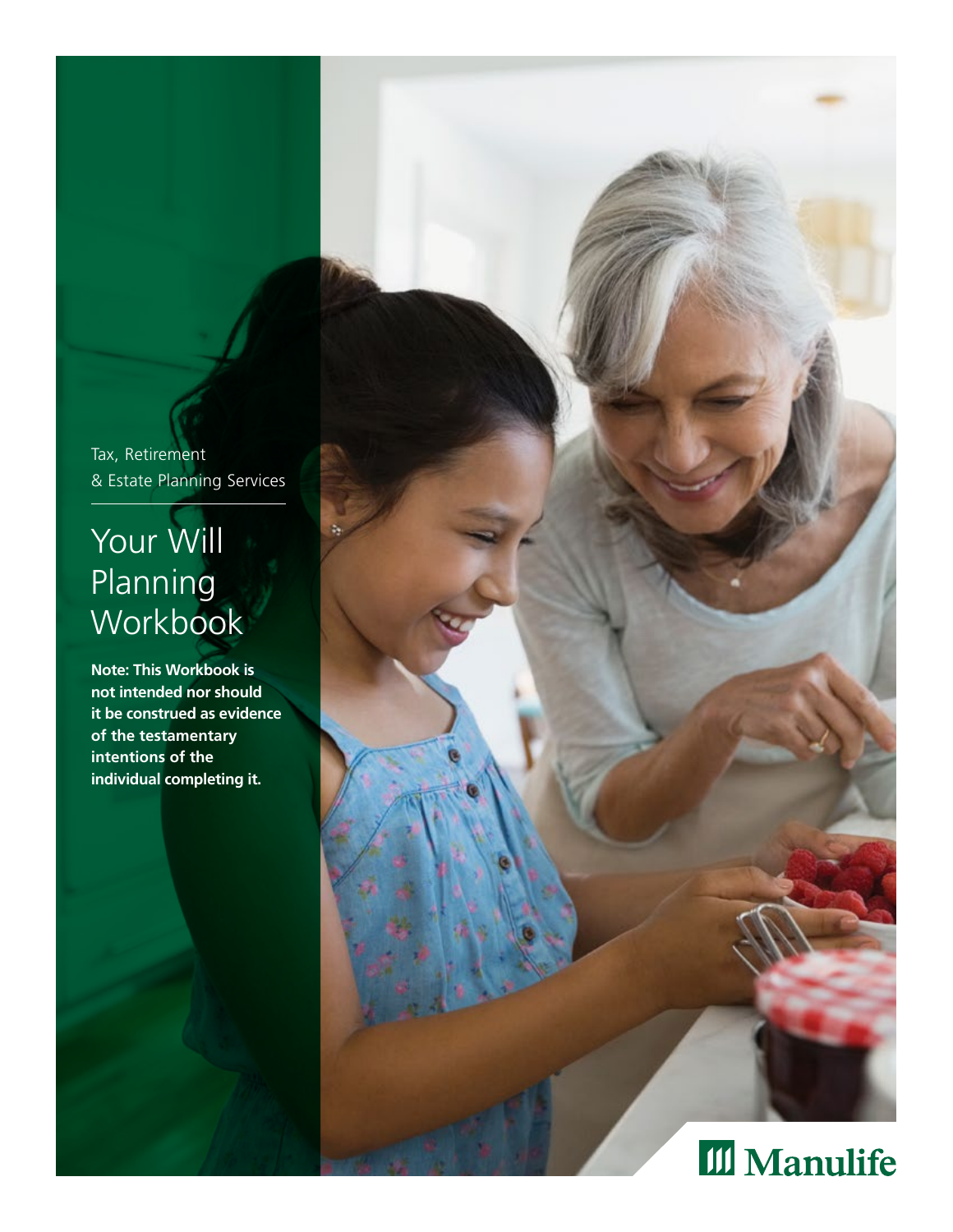This Will Planning Workbook is designed to prepare you for your meeting with the lawyer who will be drafting your Will. You should bring the workbook with you to your meeting with your estate lawyer. You should note that your estate lawyer may also have their own questionnaire to complete which may cover many of the same things that are found in this workbook. This workbook is not intended, nor should it be construed as evidence of the testamentary intentions of the individual completing it.

## Preparing your Will

| Personal and household effects 6 |
|----------------------------------|
|                                  |
|                                  |
|                                  |
|                                  |
|                                  |
|                                  |

| What if you become incapable   |
|--------------------------------|
|                                |
|                                |
|                                |
|                                |
|                                |
| Will Planning Questionnaire 10 |
|                                |
| Questionnaire11                |
| In the event that children are |
|                                |
|                                |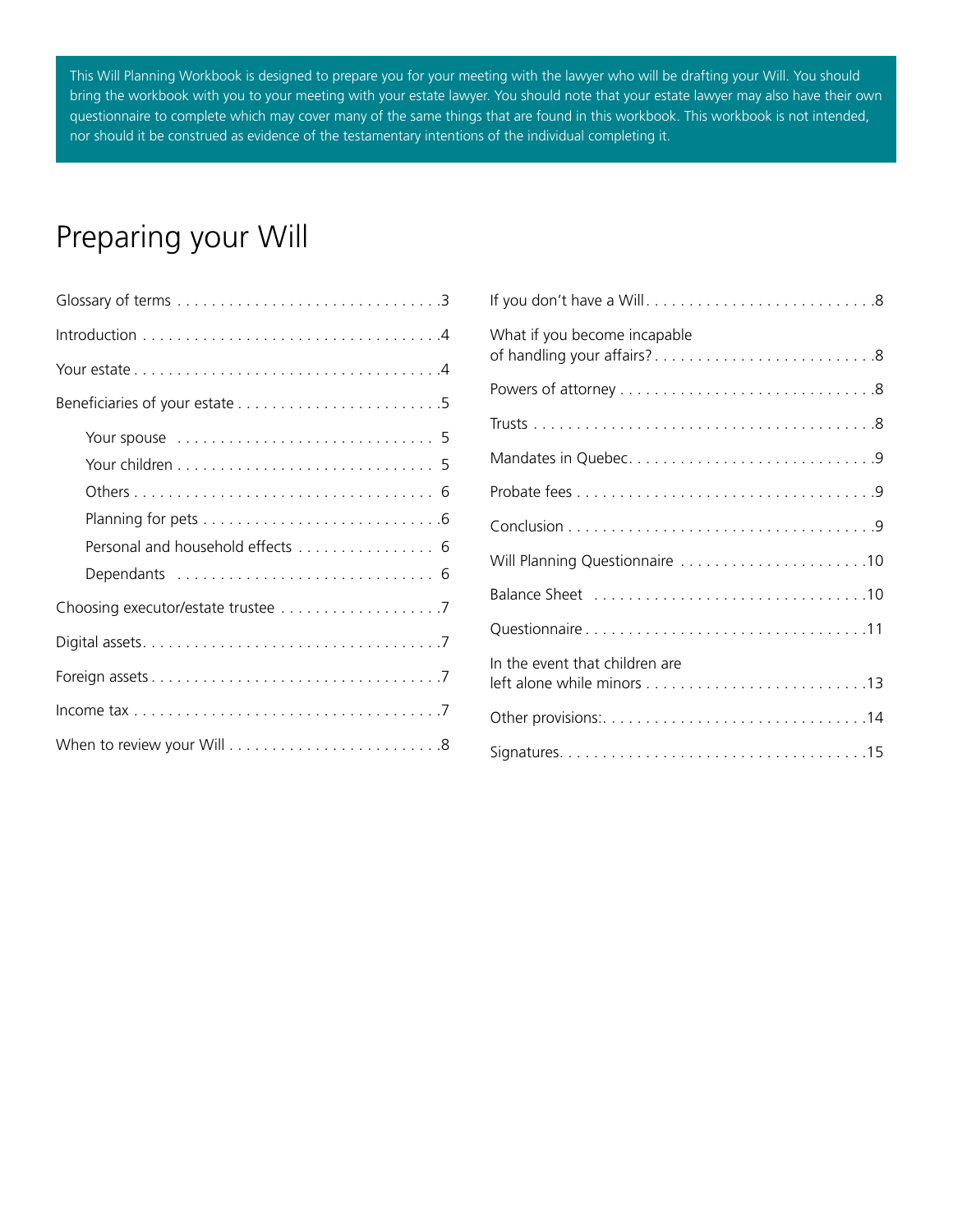## <span id="page-2-0"></span>Glossary of terms

All these words will appear in *bold* the first time they're used in this Will Planning Workbook. References may vary from Province to Province.

#### **Assets**

All the property that you own, including your house, cottage, RRSPs, car, savings account deposits, etc.

#### **Beneficiary**

A person named in your Will, who you want to receive property from your estate or under a trust after you die.

#### **Bequest**

A gift to a beneficiary stated in your Will.

#### **Capital gains (losses)**

The difference between what you paid for certain assets and what the assets are worth when you sell them or die.

#### **Committee**

The court appointed manager assigned to handle your affairs if you become physically and/or mentally incapable of doing so yourself.

#### **Digital Assets**

Assets that are dealt with by electronic means and may no longer have paper copies available for viewing. eg: on-line bank accounts, investment account, credit card accounts, bitcoins, photos, social media accounts, on-line lines of credit, points programs through any organization with value, eg: air miles. These digital assets are usually password protected.

#### **Estate**

The trust to which all of your assets are transferred when you die.

#### **Executor/Estate trustee**

A personal representative, appointed by you in your Will, who is responsible for settling your estate when you die.

#### **Heirs**

The people you leave behind who will inherit your property after your death.

#### **Intestate**

If you die without a valid Will, you die intestate.

#### **Mandate**

The Quebec equivalent of a power of attorney.

#### **Minor**

A person who has not reached the age of majority (18 in many provinces).

#### **Personal representative**

A personal representative who is appointed by the court to settle your estate if you die without a Will, and therefore do not have an executor/estate trustee.

#### **Power of attorney (property)**

A written document that allows a person to act as your legal representative (to do your banking, pay your bills, etc.) A power of attorney for personal care can also be appointed in a separate document.

#### **Probate**

The process of having a court declare your Will valid.

#### **Probate fees**

The amount paid to the court as a fee for having your Will probated.

#### **Trust**

A relationship naming or establishing a trustee to manage one person's assets for the benefit of another person, the beneficiary.

#### **Trustee**

The person responsible for managing a trust (this may be the same person as the executor of the Will).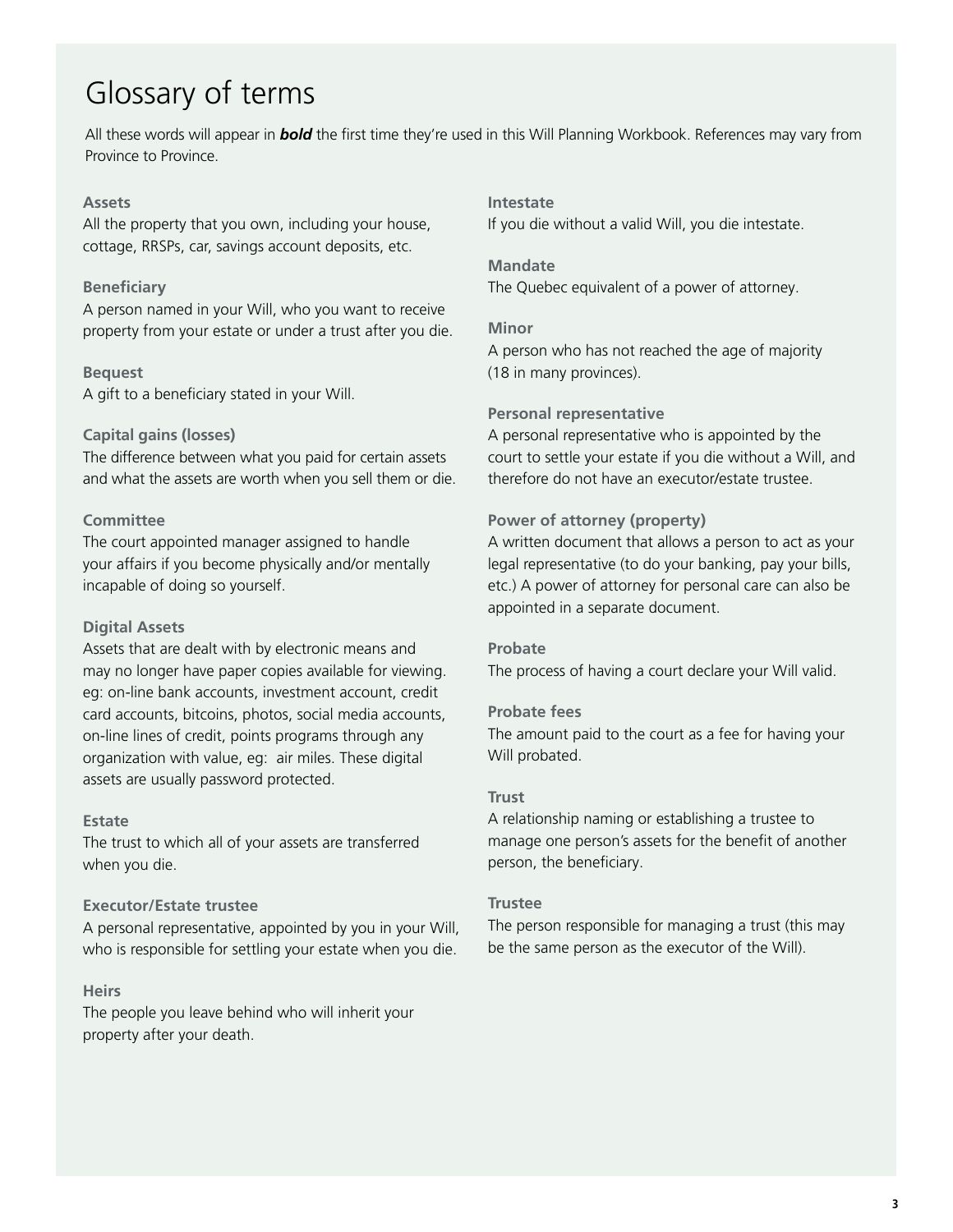<span id="page-3-0"></span>

## Introduction

A great deal of thought and planning needs to go into preparing your Will. Not only should you consider what your **estate** is currently worth, you should also consider your future sources of wealth. In addition, your Will should be flexible enough to include unborn, as well as living, **beneficiaries**. It is a task that should not be handled alone. Discussions with your family and professional advisors will help you make decisions best suited to your needs and wishes. This workbook contains information to help you prepare your Will. However, you will still need to meet with a lawyer when you are ready to put it all together.

## **Your estate**

Keep records of all your **assets** – your house, pension, savings plans, insurance and investments, **digital assets** and passwords in a safe place. A questionnaire has been provided at the back of this workbook to assist you with this. If records are kept electronically, you will need to ensure that at the time of your death they will be accessible by providing passwords and information about the nature of the records and or digital assets.

There are many questions you will need to answer regarding your estate. For example:

■ Is the title to the house in your name or your spouse's name, or both? This is important in determining whether the house will form part of your estate.

- Who are the beneficiaries named in your insurance and pension plans? If anyone other than your estate is named, then the proceeds will flow outside your estate.
- What is the approximate value of all your assets?
- Do you have digital assets? If so, have you ensured access will be given to your **executor/estate trustee** at death?
- If you are a partner or a shareholder in a private business, are there any arrangements for selling your share to your family or to the other people in the business when you retire or die?
- Have you loaned money to family or friends?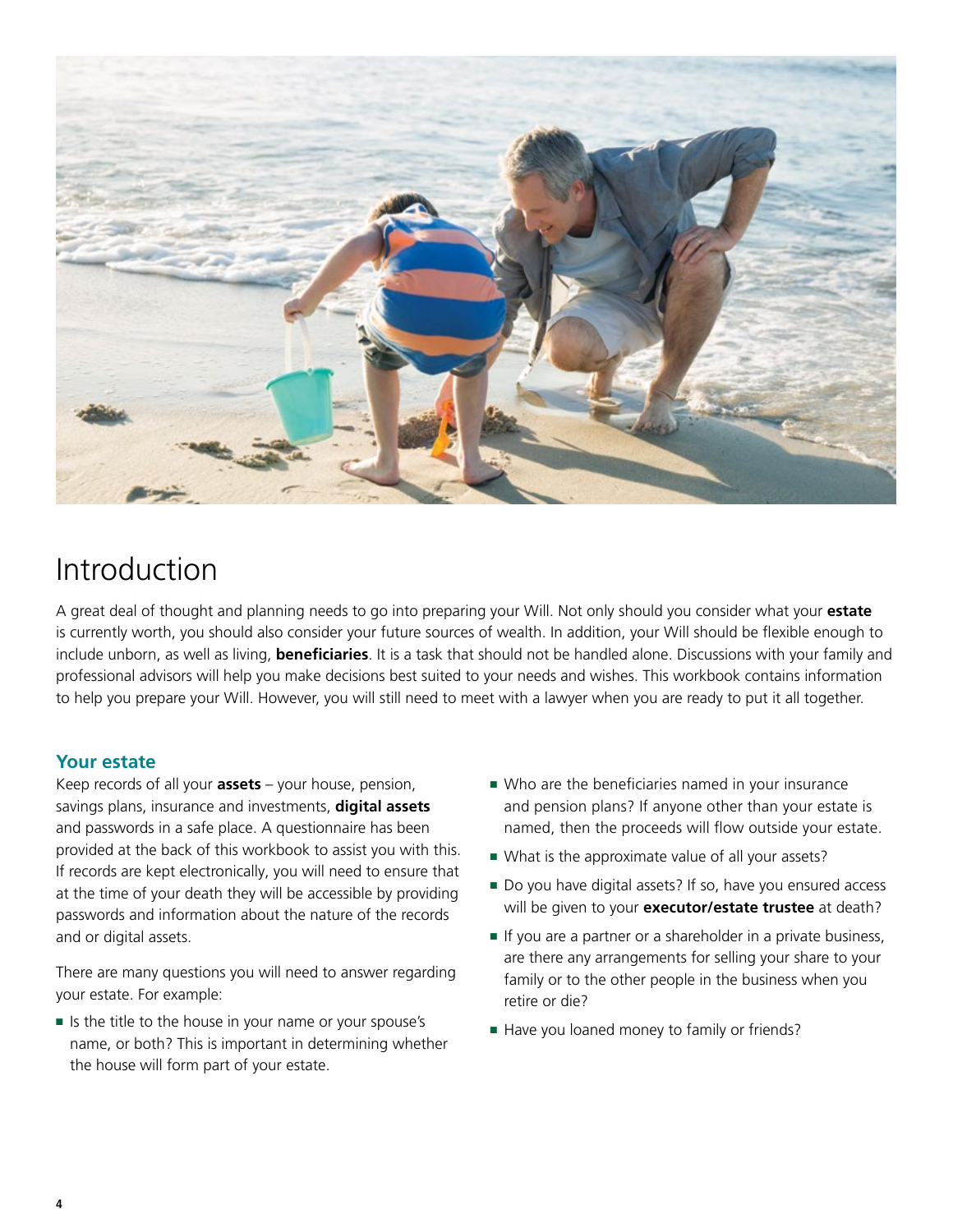<span id="page-4-0"></span>You should also keep records of what you owe, such as the mortgage on your house, bank loans, private loans, etc. If you have assets (such as investments or a second residence) which may be taxed in the future, how much will the tax be? (More about this under the heading "Income Tax.")

It costs money to administer an estate. As a rough figure, this can be from two per cent to six per cent of the estate value.

By noting what you have and deducting what you owe, including your taxes and your estate administration costs, you will see what is left for your beneficiaries.

## **Beneficiaries of your estate**

#### **Your spouse**

Many couples leave everything to their surviving spouse. Some people leave assets in a trust for their surviving spouse, providing them with income to meet their future needs. An executor/ estate trustee is authorized to distribute the capital to the spouse if the income is not enough. When the spouse dies, the trust assets go to the children.

Life insurance, pension plans and RRSPs allow for a beneficiary to be named. This means proceeds flow directly to the named beneficiary and by-pass the estate. This avoids **probate**, attacks from creditors of the estate and generally simplifies the administration of the estate.

#### **Your children**

After you and your spouse have died, you may want what is left of the estate to be divided equally among your children. If your children are too young to receive their share, you can appoint a **trustee** to hold each child's share in a trust until they reach a certain age. Before they reach this predetermined age, you may specify that the trustee use the trust assets for the benefit of that child.

If you have several children, each child's share may not be enough to get the child through school. You may wish to specify in your Will that what is left for the children be kept in a single trust until the youngest reaches an age that you choose. In the meantime, the trustee can use the income from the trust for your children, unequally if necessary. Then, when the youngest reaches the age specified in your Will, what is left is divided among the children.

On the other hand, if a child's share will be substantial, some people direct that it be given in stages – part at one age and the balance at a later age.

In deciding shares for your children, your Will should also deal with these questions:

- How much flexibility will you give the trustee to use the income and capital of the trust for the children? (In smaller trusts, the trustee is usually given a lot of flexibility; in larger trusts, the trustee may be directed to give the income directly to older children and to use the capital as necessary.)
- If the child dies before the age when the balance is to be received, who will receive what is left? His/her children? His/her spouse? As he/she directs in his/her Will? Your other descendants?

If your child needs special care and won't be able to look after what you leave him/her, you can leave assets with a trustee to hold in trust for the lifetime of the child. The trustee must use the assets for the benefit of the child. When the child dies, what is left of the assets within the trust would go to his/her descendants or to your other descendants.

Parents of young children often ask, "Who will look after our children if we both die?" Usually, families or friends step in to help. If there is a dispute, the courts decide. In your Will, you can name someone to be guardian of your children. The effect of such an appointment differs from province to province. The appointment may only be for a set period of time (e.g. in Ontario the appointment is good for 90 days). Thereafter, the guardian will need to be appointed by the court. However, it allows you to state your intention as to who should be a guardian. This provides evidence should a dispute arise as to the proper appointment. You may want to appoint a separate guardian and executor/estate trustee to avoid any possible conflicts of interest.

If you have named a **minor** as beneficiary under a life insurance policy, the proceeds would normally be paid to the court until the child attains the age of majority. The guardian would have to apply to the court to obtain the funds. There are two ways to avoid the situation – first, you can name the estate as the beneficiary and explain your intentions in your Will or, to avoid probate and potential claims by creditors of your estate, a separate insurance trust can be created in your Will. Second, the guardian or trustee could be named as beneficiary to hold the life insurance proceeds in trust for the minor beneficiary.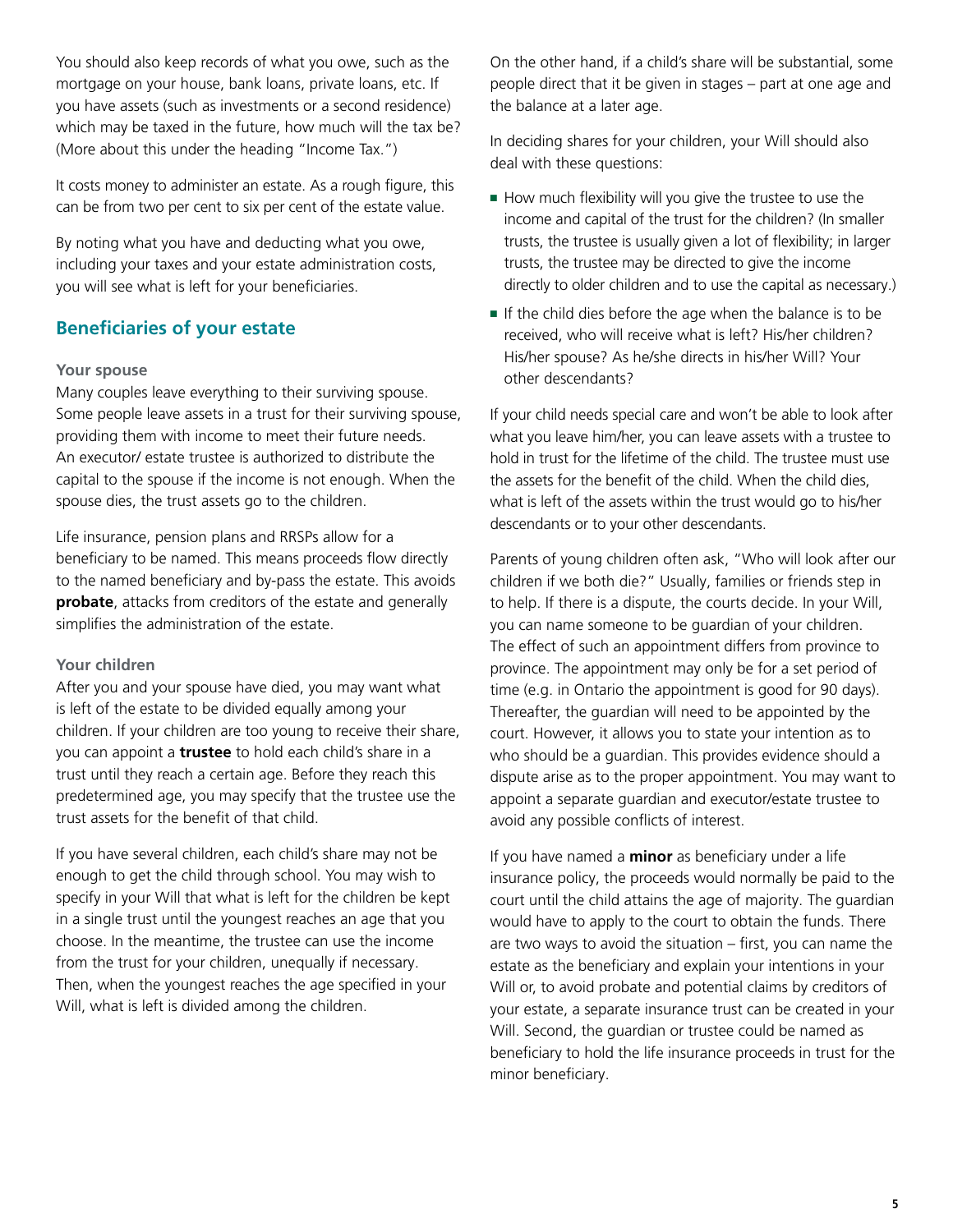Your will should also address if you have frozen or stored reproductive material or embryos. Clients should consider what should be done with this material. A number of questions should be considered and answered. What was the intent of having such material and where is it stored? Are there any agreements that the donor entered into that should be considered in their estate plan? What is the intended use of the material after death? All of these issues should be thoroughly discussed and considered for will planning purposes. Genetic material or reproductive arrangements may impact who are considered "children" or "issue" for will planning purposes.

#### **Others**

If you want to make a specific **bequest** to someone – i.e., a relative, friend or charity – you can do so outright or within a trust, either as a set amount or a percentage of your estate. If you have no immediate family, careful consideration should be given to those you want to share in your estate and to what extent.

#### **Planning for pets**

Pets are increasingly viewed as part of the family. Many pet owners want to create on-going care arrangements for their pets after death. To avoid having a beloved pet wind up in an animal shelter, planning in your Will can occur that identifies a care provider for the animal. Once that person is identified, an estate plan can address leaving a reasonable monetary legacy to the care giver to be used for the care of the pet. The Testator, as part of the estate planning process should have a discussion with the named care giver to

ensure that the individual is aware of their obligations and the purpose and use of the monetary legacy.

### **Personal and household effects**

You may want personal items – jewelry, furniture, art – to go to certain people. In your Will, you can specify which items you want each person to have. However, this can lead to difficulties later if the personal items cannot be found or you wish to change your mind as to who receives the personal item. Alternatively, you can ask that these items be distributed as the executor/estate trustee decides. A common practice is to make a list of these personal items, including who you would like to receive them in memorandum form, and keep it with your Will. The memorandum is not binding but can be a useful tool for your Trustee. Your **heirs** are not bound by this list since it is separate from the Will but your executor/estate trustee can use it as a guide when distributing your property.

### **Dependants**

Most provinces require that you make plans for the support of your dependants in your Will. Your dependants are those you support financially, or should be supporting, when you die. This may include your spouse (including common-law and same sex partner depending upon the jurisdiction), former spouse, children (this may include adult and minor children, adopted children, children born inside or outside of marriage depending upon the jurisdiction, and children that may be born by genetic material, surrogacy and assisted reproduction) parents, brothers and sisters.

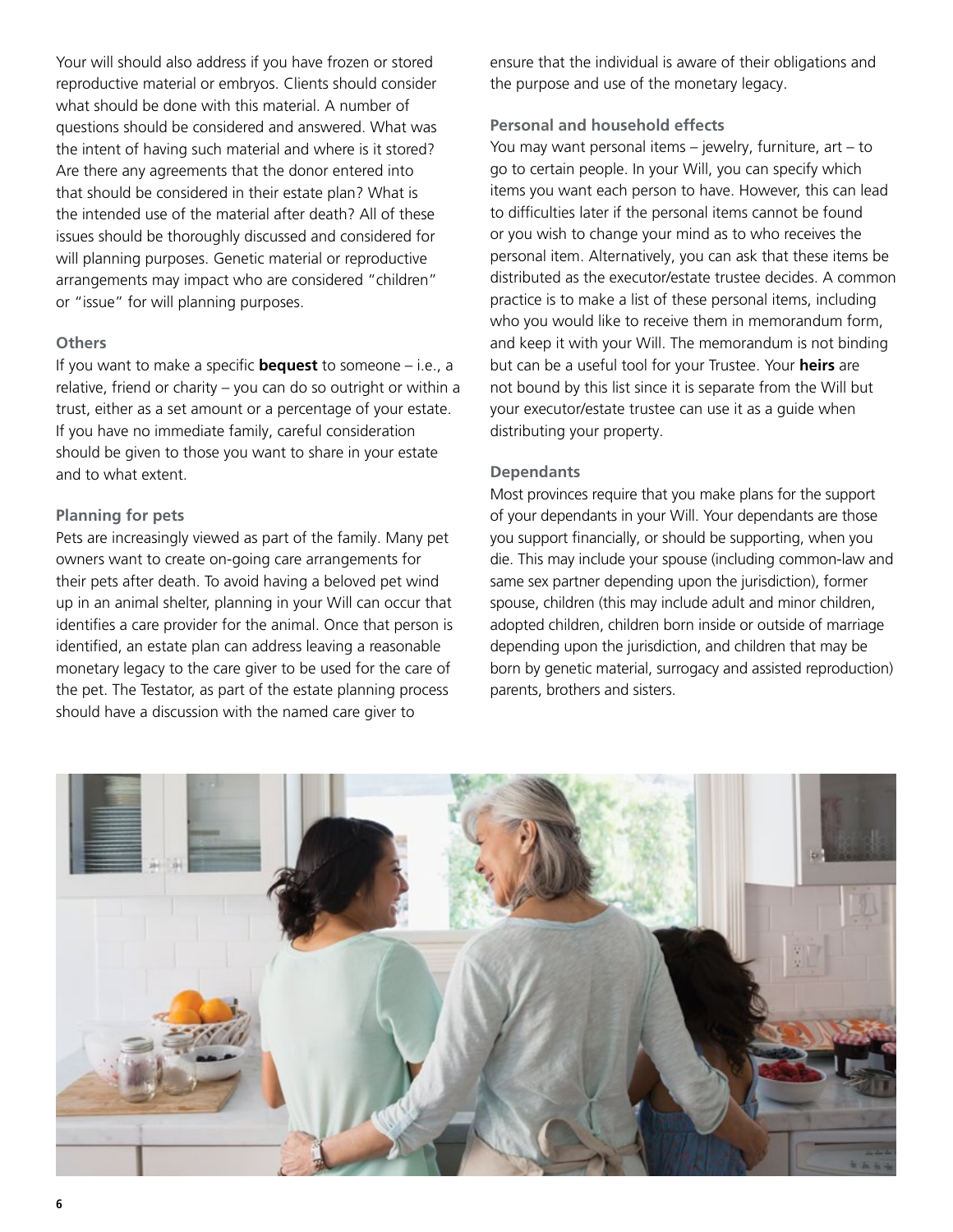<span id="page-6-0"></span>Federal Child Support Guidelines exist to determine support obligations for children when separation or divorce occurs. There are also Support Guidelines for spousal support, where a spouse is determined to be a dependant. It will depend on your circumstances and the needs of your dependants. Upon your death, if what you provide isn't adequate, the dependant may apply to the court to obtain more support.

## **Choosing executor/estate trustee**

In your Will, you name one or more executors to carry out your instructions. Alternate executors should be named. As well, thought should be given to an executor within the same jurisdiction or living area. This simply makes it easier for your executor to deal with your affairs. It may also avoid the need for an executor who lives out of the jurisdiction to be bonded. To provide peace of mind for your executor, you may wish to discuss the purchase of executor insurance when the time comes and how this insurance coverage will be paid at the time of your death.

- Your executor(s) finds out what your assets are and what they are worth. They look after them until they are sold or distributed to your beneficiaries.
- They find out what you owe, including income tax.
- As soon as they can, they plan how to pay your debts and taxes, how to provide money for your dependants while the estate is being organized and how to complete the estate administration. There are tax returns to be filed, accounts to be kept, assets to be looked after, money to be raised and reports to go to beneficiaries.

You should choose an executor who will be sensitive to the needs of your family, will be able to do the job and will know when and where to get advice. You should try to choose people who will not have a conflict between their job as executor and their personal interest in your estate, such as a beneficiary or possible purchaser of an asset.

Choosing the executor(s) is as important as deciding how the estate will be divided. Your choice will depend on many factors. Many couples, who leave everything to the surviving spouse and then to their children, name the surviving spouse as the sole executor and then name others as alternative executors to handle matters for the children in the event the spouse is not living. Some people choose a professional trustee – a trust company – or authorize the executors to hire a trust company to do the administrative work. This usually occurs when the estate is quite large or there is a lengthy period of time for the distribution of the trust(s) contained within the Will. Others choose one or more people and a trust company as co-executors.

When there is a trust set up under a Will, the executor(s) could become the trustee(s). Executors and trustees are basically the same but they need not be the same people. You could have different trustees for different trusts. For example, if you are going to put assets in trust for your grandchildren, you could have the parents of each grandchild act as the trustee.

## **Digital assets**

Digital Assets are those which can be accessed online or electronically usually without paper statements. Examples would include on-line banking, investment accounts, or could include reward point sites or social media pages. Since these types of accounts are usually password protected, you will need to ensure that you properly disclose to your executor the appropriate information so that digital assets can be accessed.

## **Foreign assets**

If you own property outside of Canada you will need to seek advice in the jurisdiction where the property is located to determine whether a Will in that jurisdiction will be required to deal with the property.

Almost all countries that belong to the European Union (EU) now allow a Canadian Will to deal with property situated in that European country. If you have property in a EU country that permits distribution by a Canadian Will, an estate lawyer in Canada should discuss this option with you to determine if the Canadian Will is appropriate. Note that taxes in the foreign jurisdiction shall still be applied under the foreign tax regime.

Currently, there are no inheritance taxes or death duties in Canada. (For information on **probate fees**, which some consider a hidden form of estate tax, see the section of this workbook entitled "probate fees".)

Many countries, such as the United States and England, have estate or inheritance taxes. If you have property in countries where there are death duties or estate taxes, some special planning may be needed and a professional in that jurisdiction should be consulted for advice.

## **Income tax**

There are special rules when a taxpayer dies. Your capital assets are said to be sold when you die and any **capital gains or losses** are included in calculating your final income. Also, your RRSPs and other tax-favoured investment plans and accounts are brought into your final income. So, while there may not be any inheritance tax, there may be a large income tax liability resulting from your death.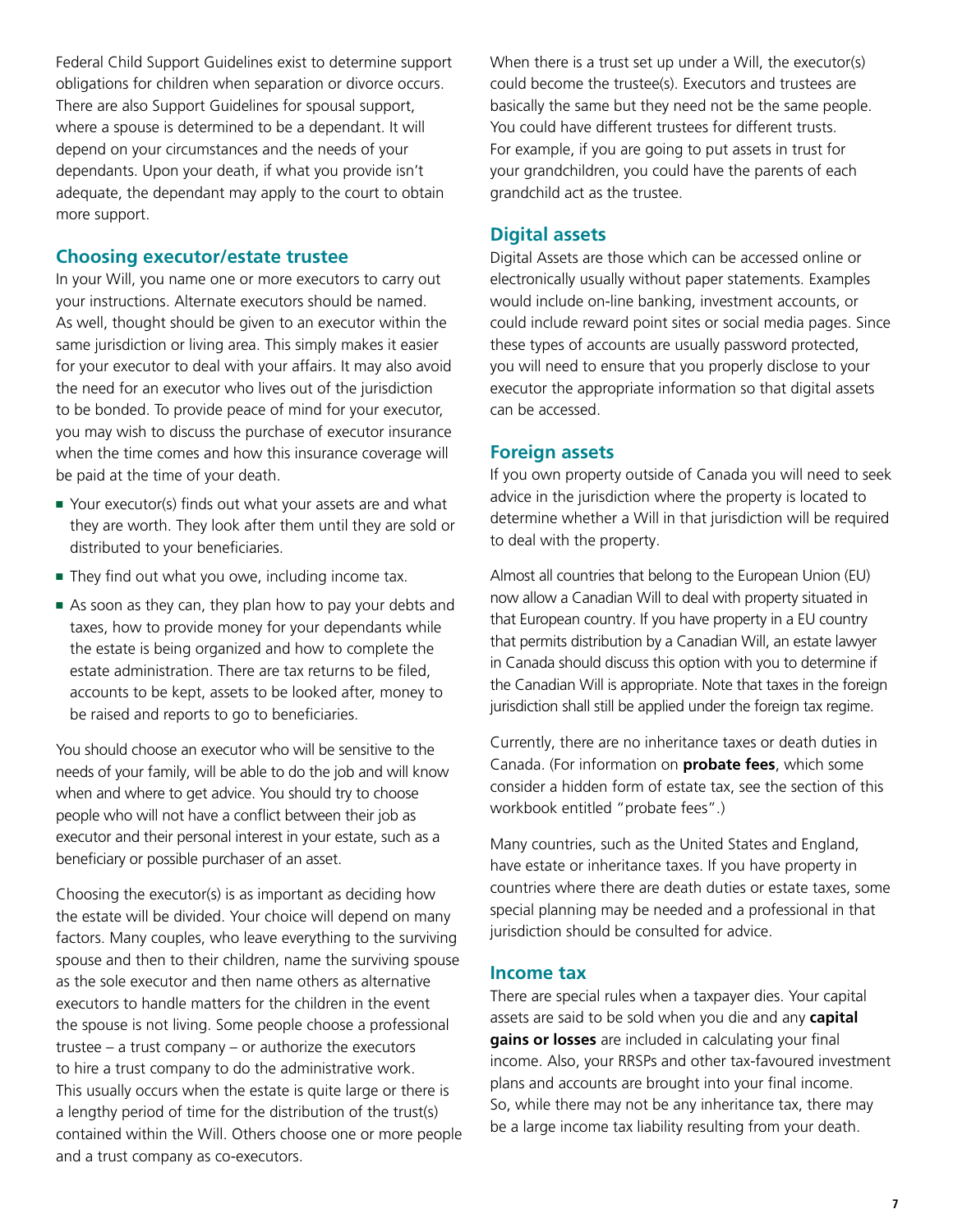<span id="page-7-0"></span>You may be able to defer payment of this tax liability if you transfer your assets to your spouse through your Will. The tax liability will be deferred until your spouse sells the asset or receives the proceeds from the RRSP or until your spouse dies. At that time he or she will pay the tax. This also applies to a spousal trust – where you leave assets in trust for your spouse and he or she alone will receive all the income from the trust for the duration of his or her life.

If planning using a trust is desired, the taxation of the trust may result in the application of the highest marginal tax rate. Therefore, tax advice should be obtained to ensure that your Will and the use of a trust(s) considers all tax implications.

There may be other planning opportunities that can reduce your tax liability on death. You should consult a professional advisor who can help you minimize the taxes your estate will owe. Often, it is appropriate to have life insurance to cover the potentially large tax liability at death.

## **When to review your Will**

You should review your Will whenever your circumstances change such as: marriage (in many jurisdictions, marriage revokes a prior Will), death of a beneficiary, separation or divorce, birth of children or children growing up; disposition or change in assets, debt structure changes. A Will should also be reviewed after a change to income tax laws or other relevant provincial legislation. Ideally, a Will should be reviewed every three to five years even if there has not been a significant change to one's assets or personal situation.

## **If you don't have a Will**

If you don't have a Will, you will die **intestate**. Without a Will, provincial law decides how your estate will be distributed and that may be very different from what you want. Usually, your spouse receives a certain amount of your estate, (in many jurisdictions this is referred to as the "preferential share") and the balance is then divided among your spouse and children. Children who receive a share under age 18 may have their share paid into court. If you don't have children and if you aren't married, everything will usually go to your parents, brothers or sisters. For many people, this is not what they want.

Also, when you die intestate, the court will appoint a **personal representative** to settle your affairs. A personal representative will have many of the same duties as an executor, however, he or she will be restricted to handling your property in the manner set out in provincial law. The process of appointing a personal representative can be expensive and will delay the distribution of your estate. For these reasons, it is important to have a Will.

## **What if you become incapable of handling your affairs?**

If you become incapable of managing your affairs and your assets need to be looked after, the court will appoint a **committee**. This could be a relative, friend or perhaps a trust company. The committee manages your assets and pays your expenses under the direction of the court. This takes time to organize and it costs money. When you die, the committee's role is terminated and your appointed executor takes over.

## **Powers of attorney**

If you have done a **power of attorney** document for property, your appointed attorney will have the authority to sell, mortgage, manage and pay expenses. It can be a general power, meaning they can do anything you can legally do, or it can be limited, meaning you authorize them to do only specific things.

In most provinces, provided that specific wording has been used, the power of attorney document may continue to be effective even after incapacity.

Many couples appoint each other as attorney, as well as appointing the other as executor/ estate trustee of his or her Will. In either instance, an alternative attorney or executor should also always be named. We recommend that you consider giving power of attorney in conjunction with the preparation of your Will.

A power of attorney can also be done for personal care. The attorney in this instance, will determine what life-sustaining measures can be taken as well as the nature of care to be provided to the grantor.

## **Trusts**

An alternative to a power of attorney is to create a **trust**  during your lifetime. The trust can continue to provide for you and your family until death. After death, the trust can be distributed in the manner set out in the trust, or it can simply continue to provide income to your heirs, thus effectively replacing a Will and avoiding many of the delays and costs of estate administration.

a) Joint Partner and alter ego trusts

Alter ego and joint partner trusts are a specific type of trust that is an alternative to having all your assets flow through your estate by way of a Will and having probate apply. In provinces such as Ontario or British Columbia, where probate fees are significant, using these types of trusts may be desirable. Alter ego trusts are often used to replace the need for a Power of Attorney document for property.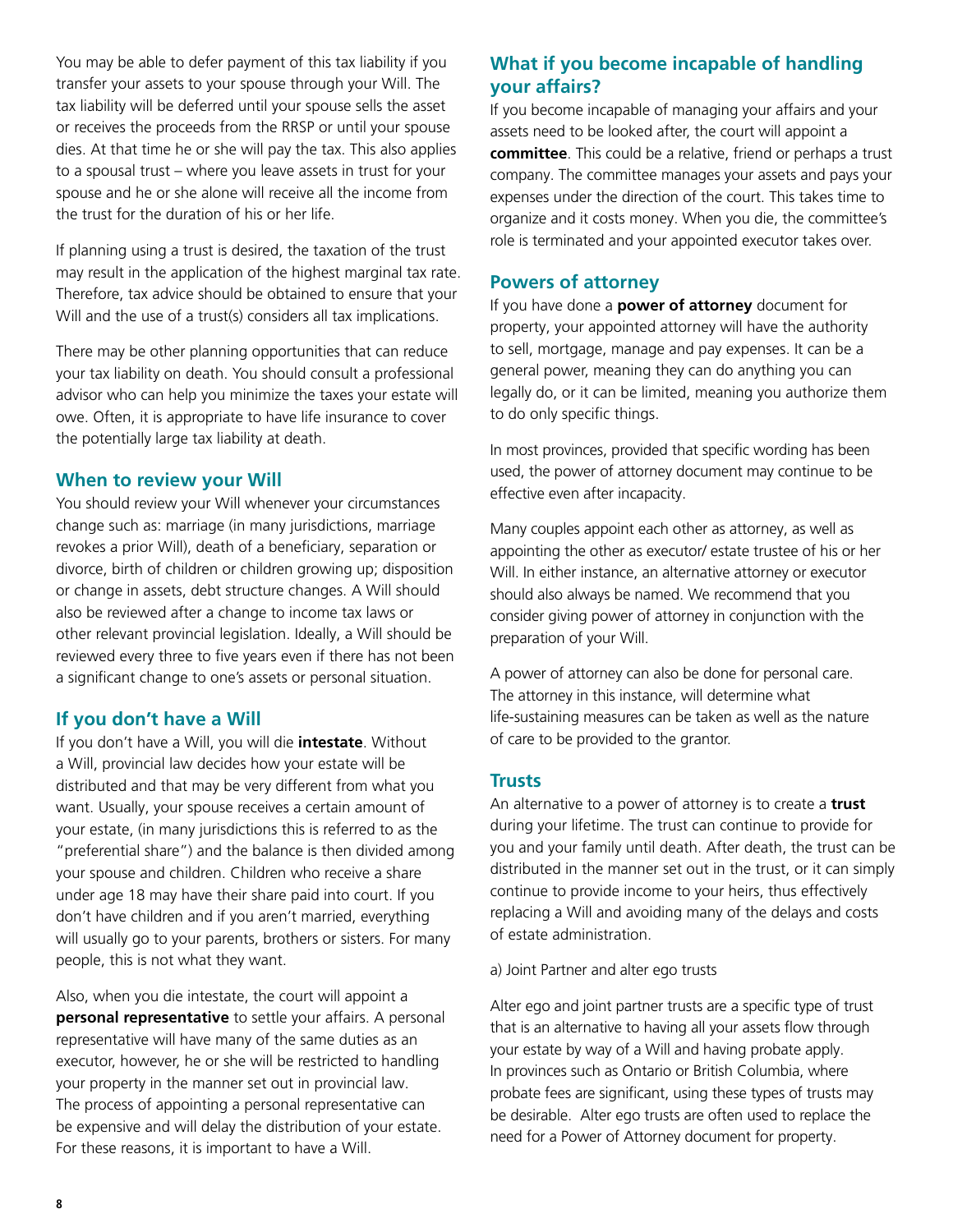<span id="page-8-0"></span>With these types of trusts, the trust can continue on or after the last spouse dies and the beneficiaries of the trust can be children, grandchildren, family members or a charity.

Setting up an alter ego or joint partner trust has some advantages and disadvantages that must be considered. When doing this type of planning, you must fully weigh all the issues with a professional tax and legal advisor before implementing them.

## **Mandates in Quebec**

Under Quebec law, the equivalent of a power of attorney is called a **mandate**. A mandate is set up to administer your assets if you become incapable of doing so yourself. The person named in the mandate will be able to make personal care decisions for you as well as manage your assets during your illness. You can draft your own mandate. However, a mandate only comes into effect if a court recognizes that you are not able to perform your duties (i.e., if you become incapacitated).

## **Probate fees**

**Probate fees** are essentially a form of tax based on the value of your estate. When you die, your executor will probably need to have a court declare that your Will is valid in order to deal with certain assets. For example, banks and trust companies will often require that a Will be **probated** before they will allow an executor to get access to funds on deposit. Your executor will need to apply to the court for letters of probate and will have to pay the probate fees set by your province.

Currently, every province (except Quebec and in Alberta where fees are capped at a nominal amount) charges probate fees. Probate fees may be higher in some provinces over others. These fees are applicable not only to the probating of Wills but also for approving the administration of the intestate estate. If you plan your affairs so that your assets pass directly to your heirs rather than through your estate, you can minimize the cost of probate fees. However, it is also important to remember that probate planning may cause other issues to surface that are not related to probate tax. You should keep these fees in mind as you work with your lawyer in structuring your Will.

## Conclusion

Preparing a properly drawn Will is a very important task. Your insurance advisor would be pleased to assist you in discussing issues that should be reviewed with a lawyer at the time of drafting your Will. He or she can also provide you with information on the uses of life insurance in estate planning.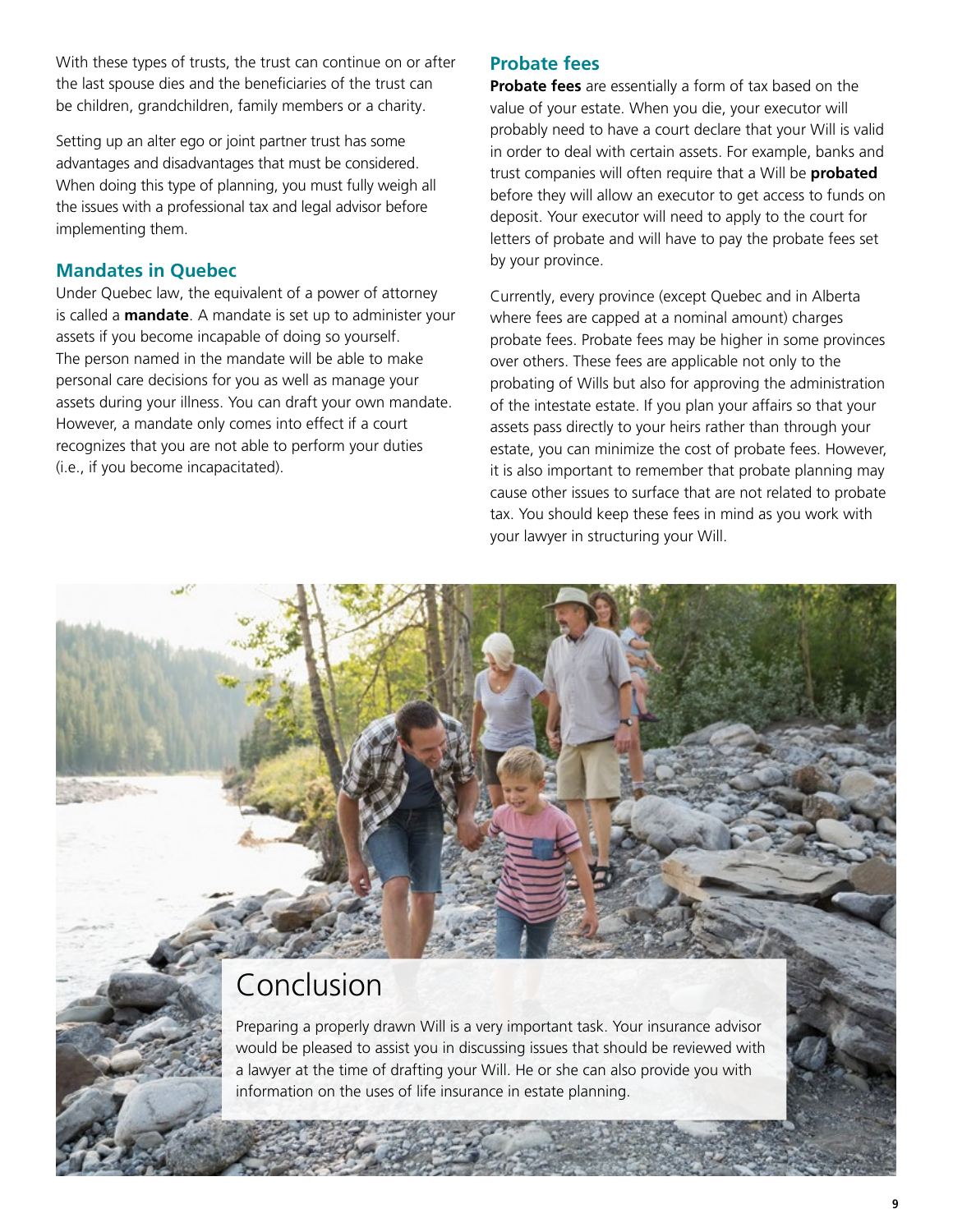# <span id="page-9-0"></span>Will Planning Questionnaire

## **BALANCE SHEET**

| Date:                                 |                                                                                                                        |                               |
|---------------------------------------|------------------------------------------------------------------------------------------------------------------------|-------------------------------|
| ASSETS:                               | YOU                                                                                                                    | YOUR SPOUSE                   |
| Personal residence                    | $\frac{1}{2}$                                                                                                          |                               |
| Other real estate (list on next page) |                                                                                                                        |                               |
| Personal property                     |                                                                                                                        |                               |
| <b>RRSPs</b>                          | <u> La Carlo Carlo Carlo Carlo Carlo Carlo Carlo Carlo Carlo Carlo Carlo Carlo Carlo Carlo Carlo Carlo Carlo Carlo</u> |                               |
| <b>RRIFs</b>                          |                                                                                                                        |                               |
| <b>RPPs</b>                           |                                                                                                                        | .                             |
| <b>TFSAs</b>                          |                                                                                                                        |                               |
| Stocks and bonds (list on next page)  |                                                                                                                        |                               |
| Life insurance (list on next page)    |                                                                                                                        |                               |
| <b>Business interests</b>             |                                                                                                                        |                               |
| Bank accounts (list on next page)     |                                                                                                                        |                               |
| Digital assets that may have a value  |                                                                                                                        |                               |
| <b>LIABILITIES:</b>                   | YOU                                                                                                                    | YOUR SPOUSE                   |
| Credit cards                          |                                                                                                                        |                               |
| Personal loans (list on next page)    |                                                                                                                        |                               |
| Business loans (list on next page)    |                                                                                                                        |                               |
| Mortgages                             |                                                                                                                        |                               |
| <b>Total assets:</b>                  | $\sim$                                                                                                                 |                               |
| <b>Total liabilities:</b>             | \$                                                                                                                     | <b>Contract Contract</b><br>S |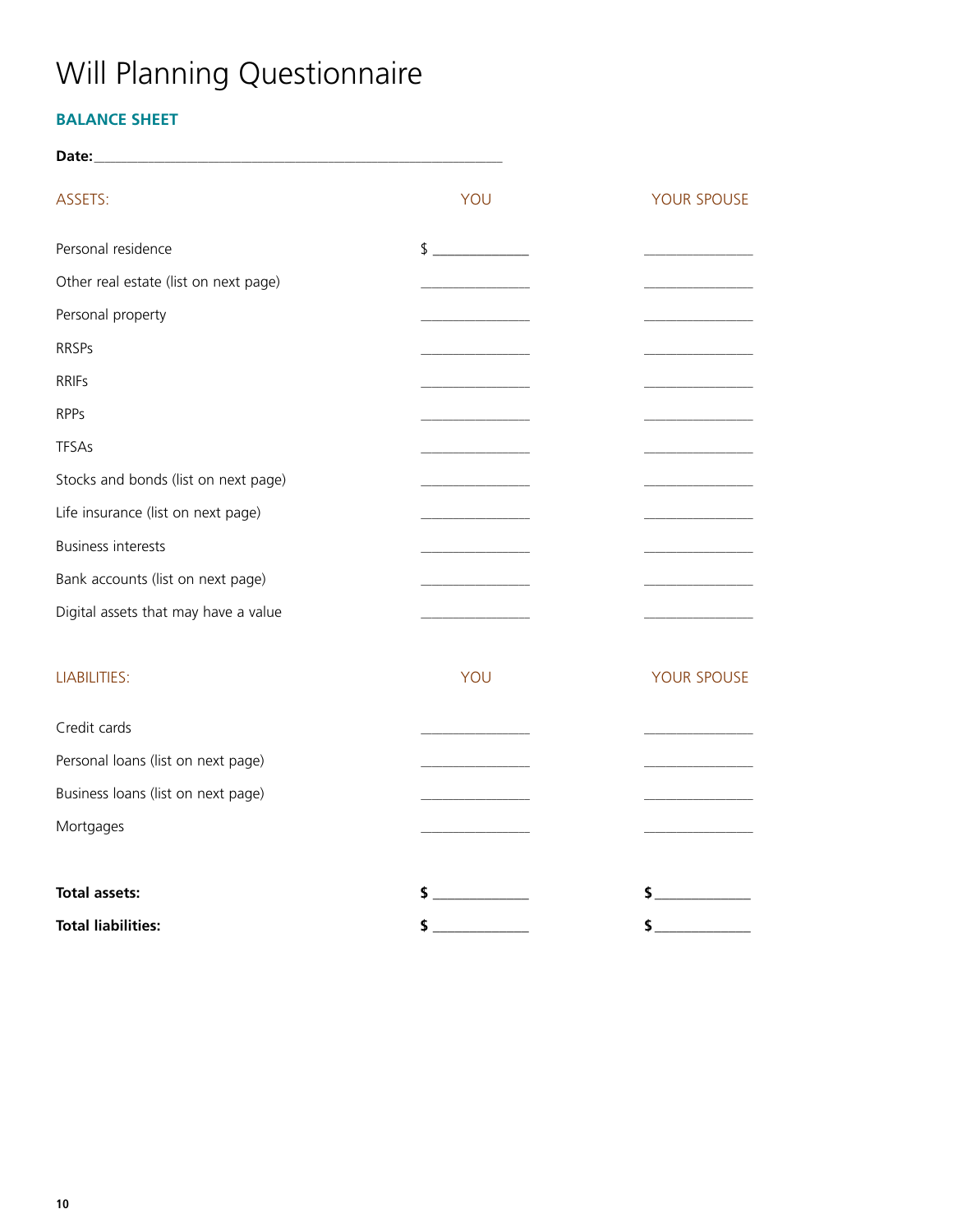| <b>Real estate:</b>               |                                   |  |
|-----------------------------------|-----------------------------------|--|
|                                   |                                   |  |
|                                   | the company of the company of     |  |
| <b>Bank accounts:</b>             |                                   |  |
| (Could include digital accounts)  |                                   |  |
|                                   |                                   |  |
|                                   |                                   |  |
| Stocks & bonds:                   |                                   |  |
|                                   |                                   |  |
|                                   |                                   |  |
|                                   |                                   |  |
|                                   |                                   |  |
| <b>Personal loans:</b>            |                                   |  |
|                                   |                                   |  |
|                                   | the control of the control of the |  |
|                                   |                                   |  |
|                                   | and the company of the company of |  |
|                                   |                                   |  |
| <b>Business loans:</b>            |                                   |  |
|                                   |                                   |  |
|                                   |                                   |  |
|                                   |                                   |  |
|                                   |                                   |  |
|                                   |                                   |  |
| Life insurance:                   |                                   |  |
|                                   |                                   |  |
|                                   |                                   |  |
|                                   |                                   |  |
|                                   |                                   |  |
|                                   |                                   |  |
| <b>Beneficiary/beneficiaries:</b> |                                   |  |
|                                   |                                   |  |
|                                   |                                   |  |
| <b>Policy loans:</b>              |                                   |  |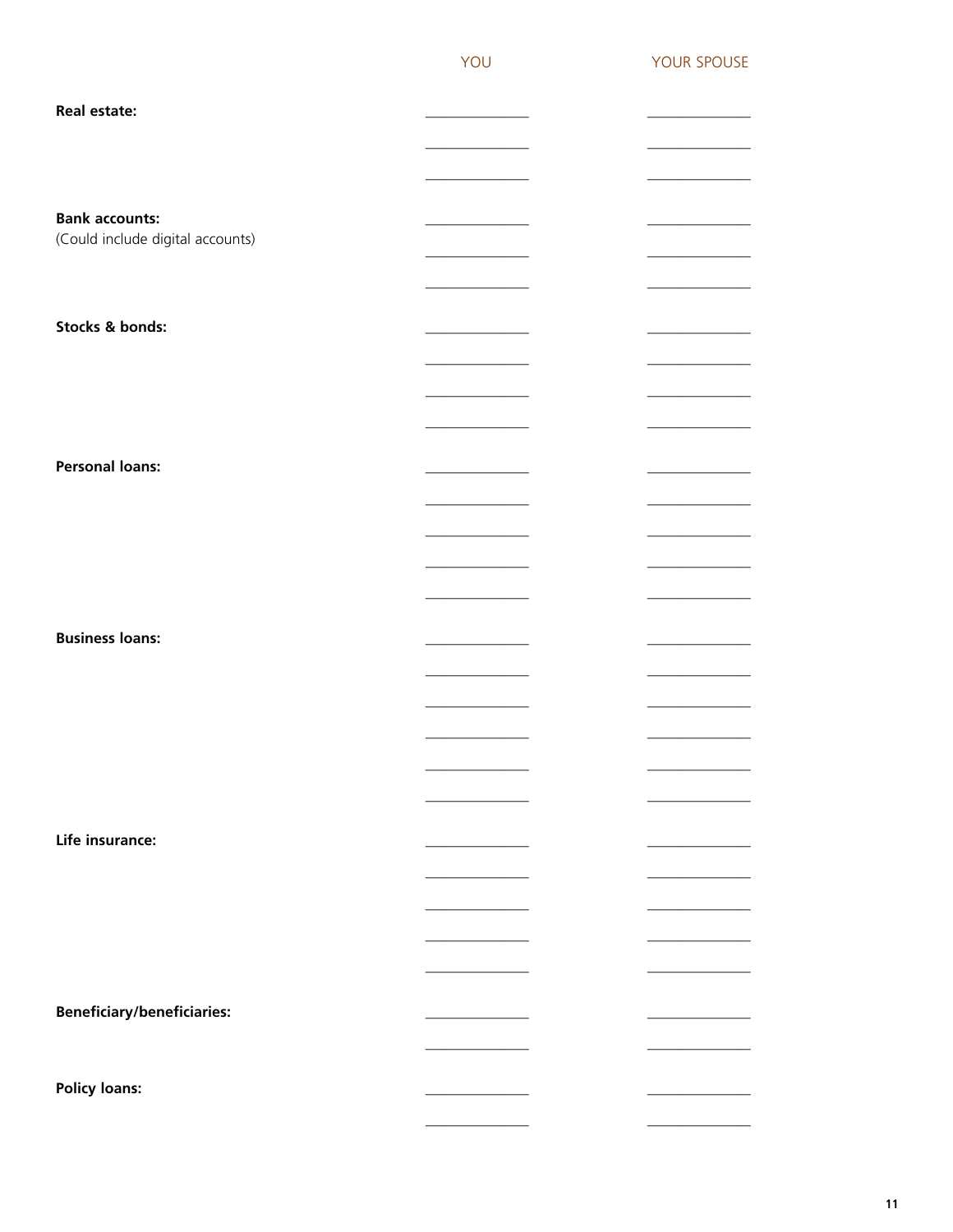## <span id="page-11-0"></span>**QUESTIONNAIRE**

| 1. Who do you wish to be your executor?                                                                                          |              |                                                            |
|----------------------------------------------------------------------------------------------------------------------------------|--------------|------------------------------------------------------------|
|                                                                                                                                  |              |                                                            |
| 2. Do you wish to appoint someone to assist your executor? Who? (co-executor)                                                    |              |                                                            |
|                                                                                                                                  |              |                                                            |
| 3. Do you wish to name someone to replace your executor in the event of death? (contingent executor)                             |              |                                                            |
|                                                                                                                                  |              |                                                            |
| 4. Do you wish to leave any personal property to anyone? (Bequest e.g., jewelry, collections, clothing)                          |              |                                                            |
|                                                                                                                                  |              |                                                            |
|                                                                                                                                  |              |                                                            |
|                                                                                                                                  |              |                                                            |
| 5. Do you wish to leave a sum of money to anyone?                                                                                |              |                                                            |
|                                                                                                                                  |              |                                                            |
| <u> 1989 - Johann Barbara, martxa alemaniar argumento este alemaniar alemaniar alemaniar alemaniar alemaniar al</u>              |              | <u> 1989 - Johann Barn, amerikansk politiker (d. 1989)</u> |
| 6. Do you wish to leave the remainder of your estate to your spouse?                                                             |              |                                                            |
| You: $\Box$ Yes<br>$\Box$ No                                                                                                     |              | Your spouse: U Yes U No                                    |
| 7. If not, do you want to create a trust for your spouse, with the trust assets going to your children when your<br>spouse dies? |              |                                                            |
| You: $\vert$<br>$\Box$ Yes<br>⊿No                                                                                                | Your spouse: | Yes<br>∫ No                                                |
| 8. Do you wish that any bequests to your children go directly to them or be held in trust by the executor?                       |              |                                                            |
|                                                                                                                                  |              |                                                            |
| 9. Do you wish to have your business managed by trustees until your spouse and / or children are capable of doing so?            |              |                                                            |
| <b>No</b><br>You:<br>Yes                                                                                                         | Your spouse: | Yes $\Box$ No                                              |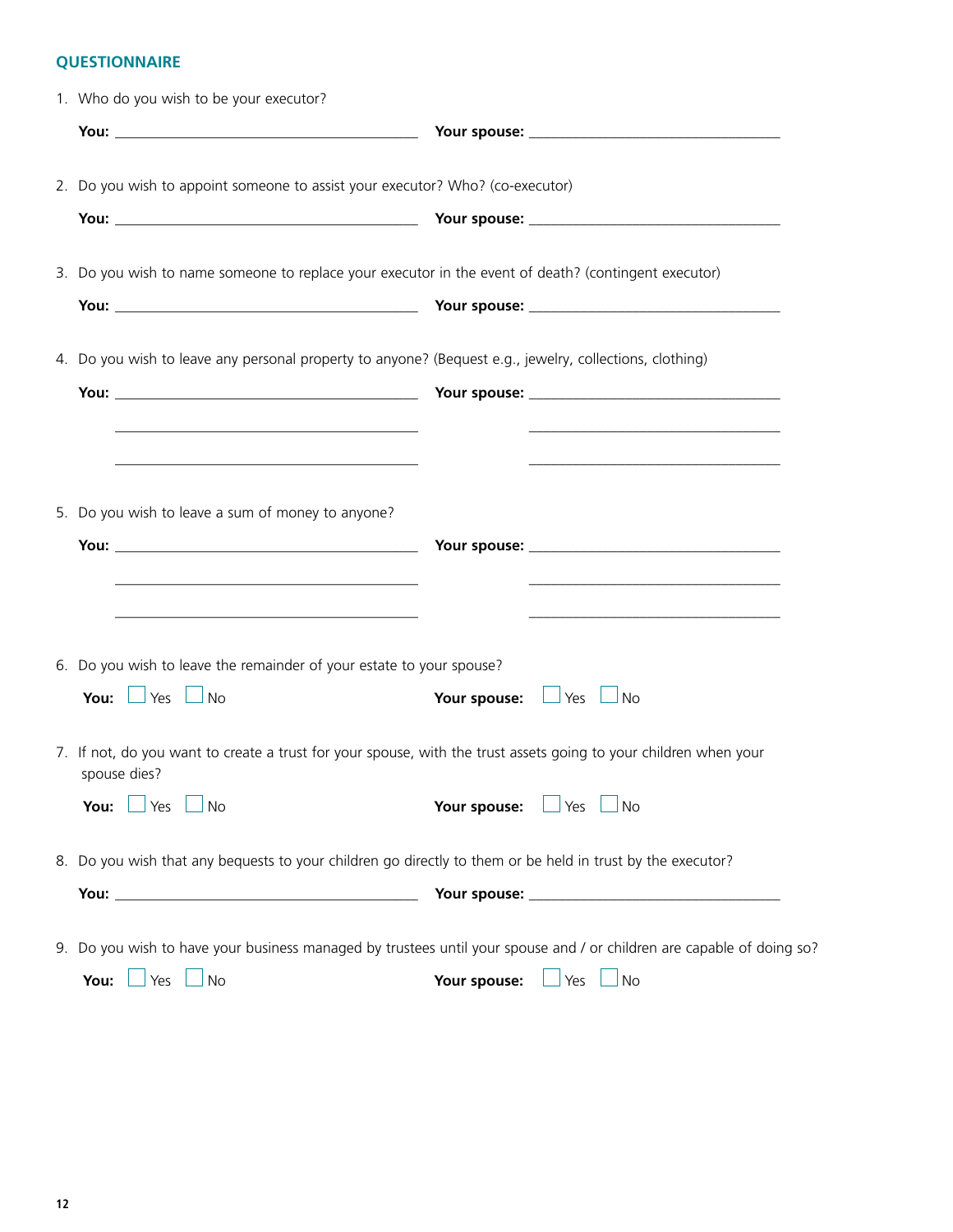## <span id="page-12-0"></span>**IN THE EVENT THAT CHILDREN ARE LEFT ALONE WHILE MINORS:**

10. Who do you wish to name as guardian or guardians of your children?

\_\_\_\_\_\_\_\_\_\_\_\_\_\_\_\_\_\_\_\_\_\_\_\_\_\_\_\_\_\_\_\_\_\_\_\_\_\_\_\_\_\_\_\_\_

| 11. Do you wish your estate to be held in one trust until your youngest child reaches a certain age (usually age of majority)<br>with income from the trust paid to children according to their individual needs? |                          |            |           |
|-------------------------------------------------------------------------------------------------------------------------------------------------------------------------------------------------------------------|--------------------------|------------|-----------|
| $\Box$ Yes $\Box$<br>No<br>You:                                                                                                                                                                                   | Your spouse:             | $\Box$ Yes | $\Box$ No |
| <b>OR</b>                                                                                                                                                                                                         |                          |            |           |
| Do you wish your estate to be divided equally on your death and held in separate trusts with income paid to each child from<br>his or her own trust?                                                              |                          |            |           |
| You: $\Box$ Yes $\Box$ No                                                                                                                                                                                         | Your spouse: Set Set Sho |            |           |
| 12. If, at any time because of inflation or special needs, the income is not sufficient, do you wish to allow the children to use<br>part of their capital? (capital encroachment)                                |                          |            |           |
| You: $\Box$ Yes $\Box$<br>No                                                                                                                                                                                      | Your spouse: U Yes U No  |            |           |
|                                                                                                                                                                                                                   |                          |            |           |
| 14. If a child dies before the date of final distribution and leaves children of their own alive, do you wish your grandchildren<br>to take your child's share?<br><b>No</b><br>Yes                               |                          |            |           |
| 15. If a child dies before the date of final distribution and leaves children of their own alive, do you wish that child's share to<br>go to your other children still alive?<br>$\Box$ Yes $\Box$ No             |                          |            |           |
| 16. If none of your children survive to the date of final distribution, to whom do you wish to leave the rest of your estate?                                                                                     |                          |            |           |
|                                                                                                                                                                                                                   |                          |            |           |
| 17. Do you wish to leave money to a charity?                                                                                                                                                                      |                          |            |           |
|                                                                                                                                                                                                                   |                          |            |           |
| If yes, which charities?                                                                                                                                                                                          |                          |            |           |
|                                                                                                                                                                                                                   |                          |            |           |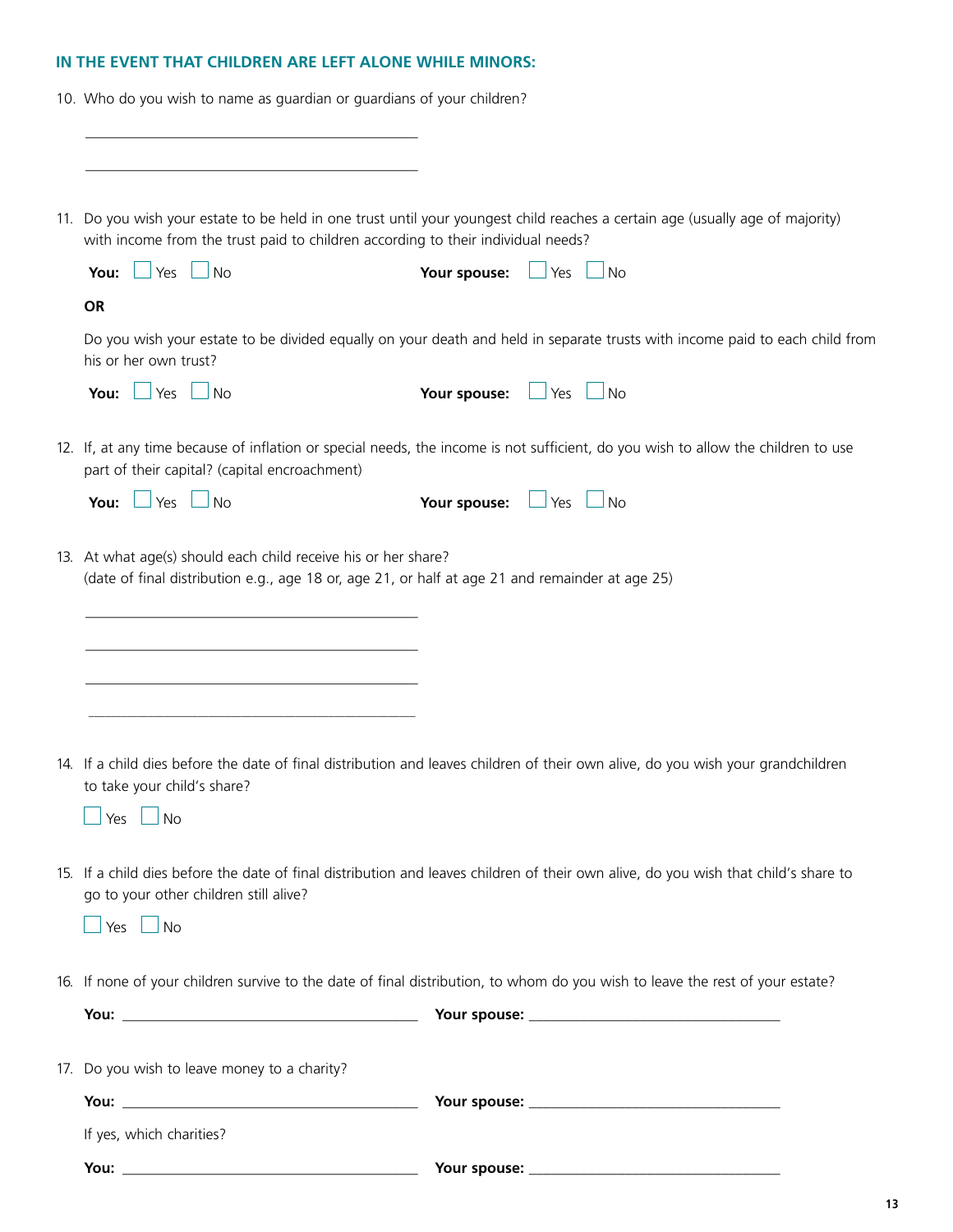## <span id="page-13-0"></span>**OTHER PROVISIONS:**

|                                                                                                                  | <u> 1989 - Johann John Stein, mars an deutscher Stein und der Stein und der Stein und der Stein und der Stein und</u>                                       |  |
|------------------------------------------------------------------------------------------------------------------|-------------------------------------------------------------------------------------------------------------------------------------------------------------|--|
|                                                                                                                  | <u> 1989 - Johann Barn, amerikansk politiker (d. 1989)</u><br>19. Are there any special funeral instructions? (e.g., cremation, closed casket, burial plot) |  |
|                                                                                                                  |                                                                                                                                                             |  |
|                                                                                                                  | <u> 2000 - Jan James James Jan James James James James James James James James James James James James James Jam</u>                                        |  |
|                                                                                                                  |                                                                                                                                                             |  |
| 20. Has funeral/cremation been pre-arranged?                                                                     |                                                                                                                                                             |  |
|                                                                                                                  |                                                                                                                                                             |  |
| <u> 1980 - Jan James James Barnett, fransk politik (d. 1980)</u>                                                 | the control of the control of the control of the control of the control of                                                                                  |  |
| and the control of the control of the control of the control of the control of the control of the control of the | and the control of the control of the control of the control of the control of the control of the control of the                                            |  |
|                                                                                                                  | 21. Do you have pets that require a care-giver and have you discussed with the care-giver how the funds should be used?                                     |  |
|                                                                                                                  |                                                                                                                                                             |  |
|                                                                                                                  |                                                                                                                                                             |  |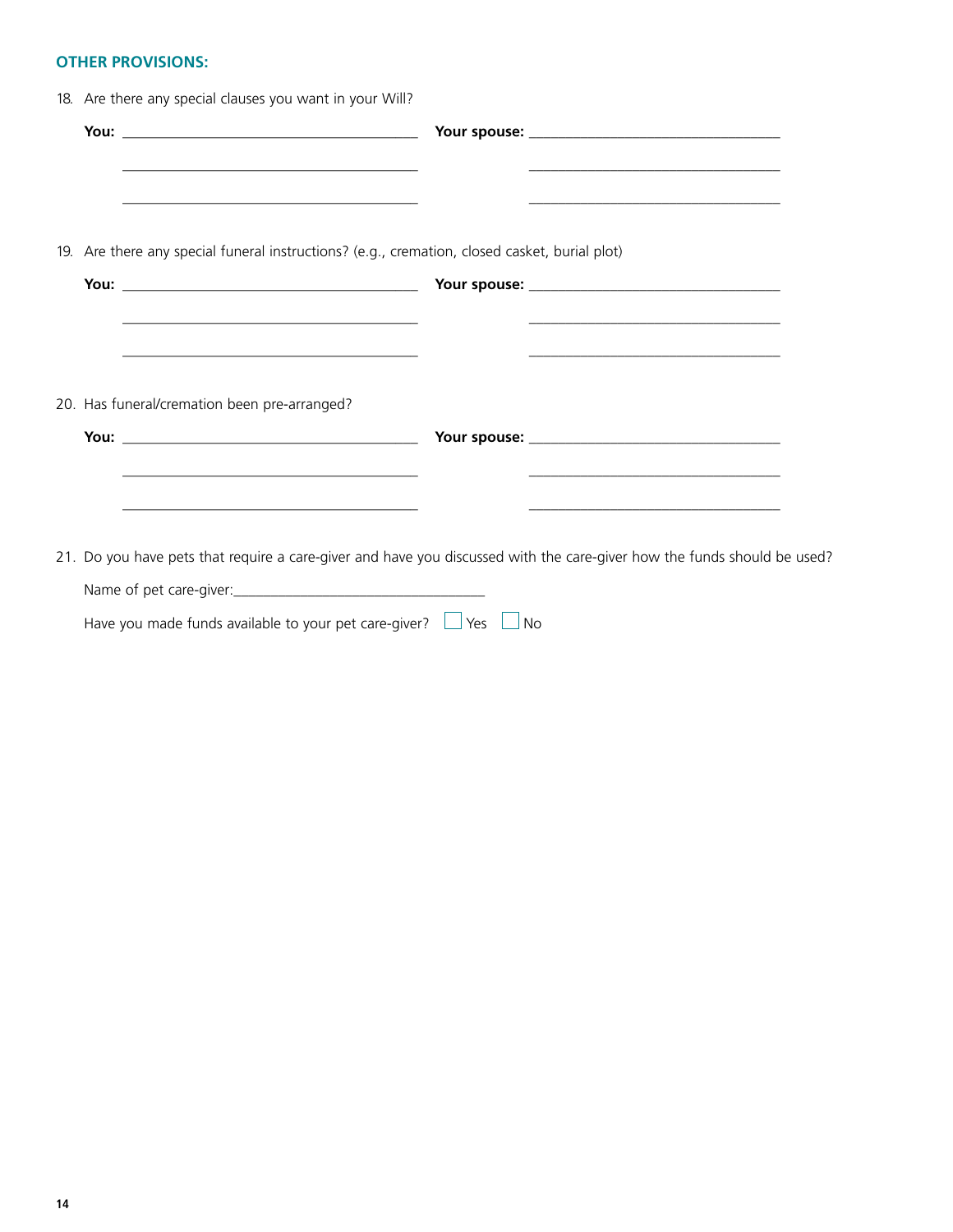| 1 Agreement  | By signing below, you agree that:                                                                                                                                                                                                                                                                                                                                                                                                                                                                                                                                                                   |                      |  |
|--------------|-----------------------------------------------------------------------------------------------------------------------------------------------------------------------------------------------------------------------------------------------------------------------------------------------------------------------------------------------------------------------------------------------------------------------------------------------------------------------------------------------------------------------------------------------------------------------------------------------------|----------------------|--|
|              | 1. We can obtain personal information about you as described below (examples of information to be collected,<br>financial statements, corporate organization charts, will, shareholder agreements etc.).                                                                                                                                                                                                                                                                                                                                                                                            |                      |  |
|              | 2. We can use your personal information to:<br>help you and your advisor(s) assess your insurance needs;<br>■ determine which of our products may meet those needs;<br>■ determine whether the insurance we may provide would require and/or be eligible for reinsurance; and<br>■ underwrite any product you decide to apply for.                                                                                                                                                                                                                                                                  |                      |  |
|              | 3. If we need to determine whether any insurance we provide would require or be eligible for reinsurance, then you<br>agree that we can provide your personal information to potential reinsurers for that purpose.                                                                                                                                                                                                                                                                                                                                                                                 |                      |  |
|              | 4. Unless you select one or both of the options below, you agree that we can obtain personal information about you<br>from third parties such as your doctor, or medical facility, your lawyer, accountant or other insurance companies.<br>You authorize third parties to give us any of your personal information that may be relevant to the purposes described<br>above. You agree that we can share your personal information with these third parties to enable them to<br>(1) identify you accurately and (2) assist us in using your personal information for the purposes described above. |                      |  |
|              | You do not give consent for us to obtain your personal information from third parties.                                                                                                                                                                                                                                                                                                                                                                                                                                                                                                              |                      |  |
|              | If you have selected this box, we can only obtain your personal information directly from you, or from your<br>advisor, any insurance agency that employs your advisor or has named him or her as its agent, or from any of<br>their employees.                                                                                                                                                                                                                                                                                                                                                     |                      |  |
|              | You do not give consent for us to give your personal information to third parties.                                                                                                                                                                                                                                                                                                                                                                                                                                                                                                                  |                      |  |
|              | If you have selected this box, we can only share your personal information with applicable reinsurers, your<br>advisor, any insurance agency that employs your advisor or has named him or her as its agent, and any of<br>their employees, as required to perform their jobs.                                                                                                                                                                                                                                                                                                                      |                      |  |
|              | You can withdraw your consent to the collection, use or disclosure of your personal information as described in this<br>form. If you withdraw your consent, we may not be able to assist you in assessing your insurance needs or for the other<br>purposes described above.                                                                                                                                                                                                                                                                                                                        |                      |  |
|              | To withdraw your consent, or to request access or corrections to your personal information, contact your insurance<br>advisor. To obtain more information about our privacy policies, see www.manulife.ca > Privacy Policy.                                                                                                                                                                                                                                                                                                                                                                         |                      |  |
| 2 Signatures | Client name (please print)                                                                                                                                                                                                                                                                                                                                                                                                                                                                                                                                                                          | Client Signature     |  |
|              | Date (dd/mm/yyyy)                                                                                                                                                                                                                                                                                                                                                                                                                                                                                                                                                                                   | Signature of Witness |  |